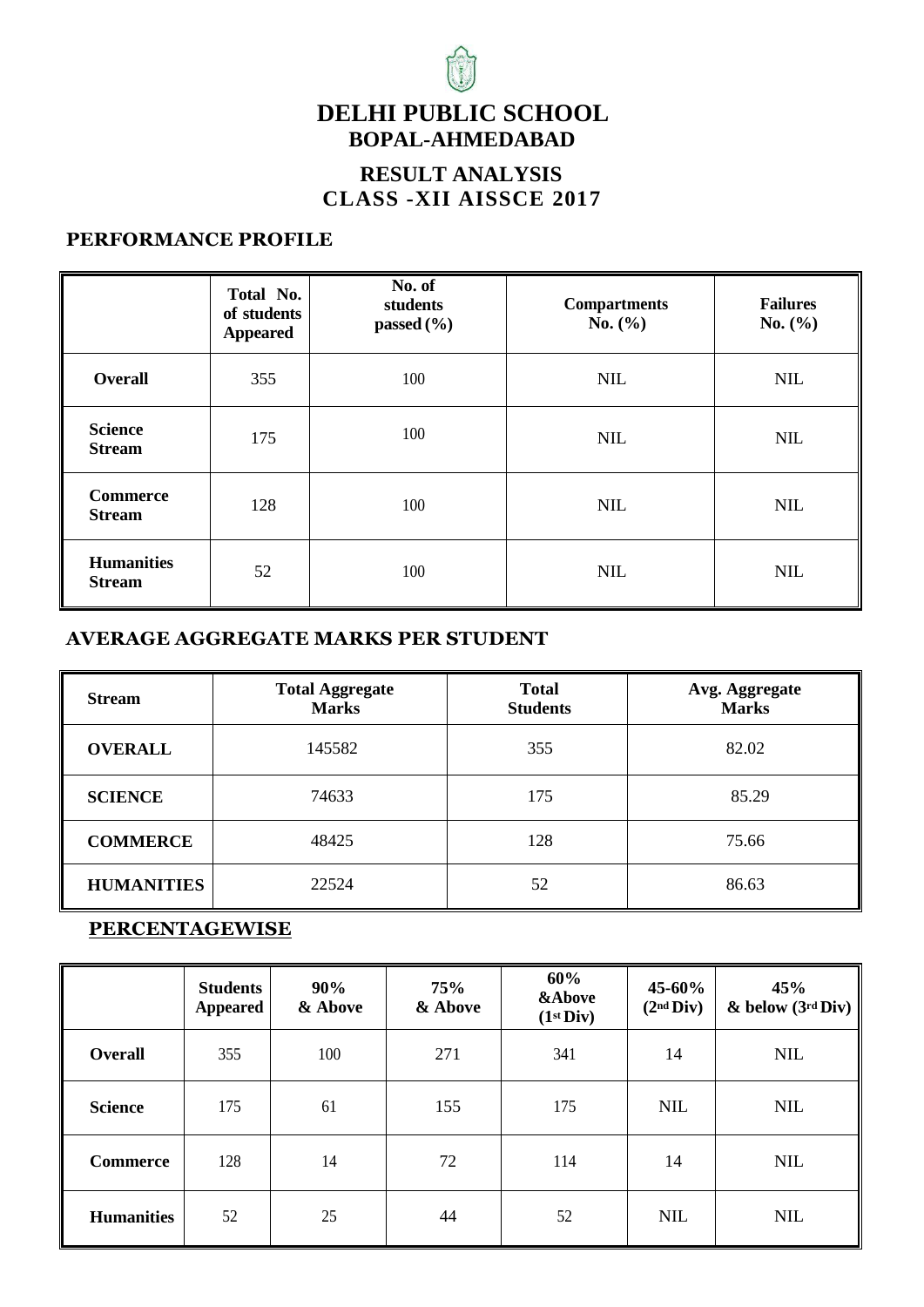## **SUBJECTWISE PERFORMANCE**

|                     | <b>Appeared</b>           | <b>Highest</b>                | Lowest       | $A1 + A2$  |               | <b>Distinctions</b> |               | Compartment  | Average                   |
|---------------------|---------------------------|-------------------------------|--------------|------------|---------------|---------------------|---------------|--------------|---------------------------|
|                     | No. of<br><b>Students</b> | $\frac{0}{0}$<br><b>Marks</b> | <b>Marks</b> | No.        | $\frac{0}{0}$ | No.                 | $\frac{0}{0}$ | No.          | Marks in<br>$\frac{0}{0}$ |
| <b>ENGLISH</b>      | 355                       | 97                            | 52           | $90 + 125$ | 60.56         | 312                 | 87.89         | <b>NIL</b>   | 83.38                     |
| <b>MATHS</b>        | 179                       | 99                            | 33           | $75 + 44$  | 66.48         | 132                 | 73.74         | $\text{NIL}$ | 82.40                     |
| <b>PHYSICS</b>      | 175                       | 96                            | 53           | $48 + 44$  | 52.57         | 131                 | 74.86         | NIL          | 82.26                     |
| <b>CHEMISTRY</b>    | 175                       | 100                           | 61           | $88 + 29$  | 66.86         | 151                 | 86.29         | <b>NIL</b>   | 86.86                     |
| <b>BIOLOGY</b>      | 35                        | 99                            | 57           | $21 + 6$   | 77.14         | 31                  | 88.57         | NIL          | 89.51                     |
| <b>COMPUTER SC.</b> | 74                        | 98                            | 57           | $11 + 18$  | 39.18         | 63                  | 85.14         | NIL          | 85.50                     |
| <b>INFO. PRAC.</b>  | 47                        | 99                            | 62           | $19 + 8$   | 57.45         | 44                  | 93.62         | <b>NIL</b>   | 88.17                     |
| PHY. EDU.           | 128                       | 99                            | 62           | $64 + 27$  | 71.09         | 109                 | 85.16         | NIL          | 86.15                     |
| <b>BUS. STUD.</b>   | 128                       | 97                            | 43           | $18 + 29$  | 37.72         | 70                  | 54.69         | <b>NIL</b>   | 74.37                     |
| POL. SCIENCE        | 52                        | 100                           | 61           | $38 + 9$   | 90.38         | 46                  | 88.46         | <b>NIL</b>   | 87.65                     |
| <b>ACCOUNTANCY</b>  | 128                       | 95                            | 43           | $17 + 27$  | 34.38         | 47                  | 36.72         | $\mbox{NIL}$ | 68.41                     |
| <b>ECONOMICS</b>    | 158                       | 100                           | 35           | $49 + 26$  | 47.47         | 88                  | 55.70         | $\mbox{NIL}$ | 73.60                     |
| <b>FINE ARTS</b>    | 22                        | 100                           | 85           | $15 + 6$   | 95.45         | 22                  | 100           | $NIL$        | 96.82                     |
| <b>HISTORY</b>      | 52                        | 99                            | 65           | $38 + 7$   | 86.54         | 43                  | 82.69         | $\text{NIL}$ | 86.75                     |
| <b>PSYCHOLOGY</b>   | 67                        | 100                           | 64           | $24 + 13$  | 55.22         | 55                  | 82.09         | $NIL$        | 88.07                     |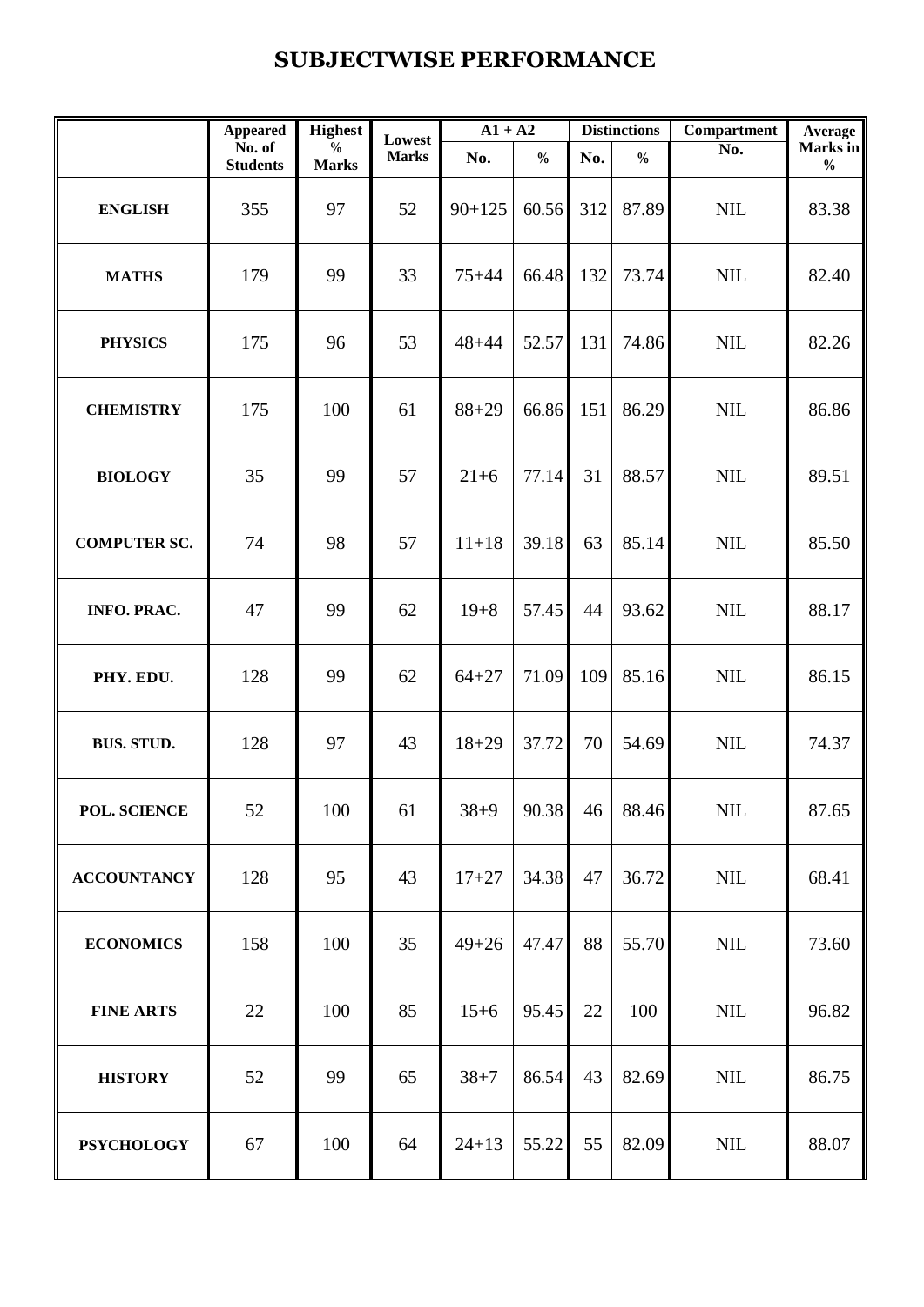| <b>Top 3 Positions:</b>                                                |                |                                    |         |            |  |  |
|------------------------------------------------------------------------|----------------|------------------------------------|---------|------------|--|--|
| <b>Stream</b>                                                          | Sr. No.        | <b>Names</b><br><b>Marks</b>       |         | Percentage |  |  |
|                                                                        | $\mathbf{1}$   | <b>DARSHINI SHAH</b>               | 488/500 | 97.60      |  |  |
| <b>Science Stream</b>                                                  | $\overline{2}$ | <b>SOUMYADEEP</b><br><b>MONDAL</b> | 485/500 | 97.00      |  |  |
|                                                                        | $\overline{3}$ | PRERNA BHUTRA                      | 481/500 | 96.20      |  |  |
| <b>Commerce</b><br><b>Stream</b><br><b>Humanities</b><br><b>Stream</b> | $\mathbf{1}$   | <b>AMAN RASTOGI</b>                | 476/500 | 95.20      |  |  |
|                                                                        | $\overline{2}$ | VEDANT PARSRAMPURIA                | 474/500 | 94.80      |  |  |
|                                                                        | $\overline{3}$ | <b>SHREYA TOSNIWAL</b>             | 471/500 | 94.20      |  |  |
|                                                                        | 1              | <b>AASHVI SHAH</b>                 | 487/500 | 97.40      |  |  |
|                                                                        | $\overline{2}$ | <b>JYOTSNA MISKEEN</b>             | 486/500 | 97.20      |  |  |
|                                                                        | $\overline{2}$ | <b>RITIKA MANDAL</b>               | 486/500 | 97.20      |  |  |
|                                                                        | $\overline{2}$ | <b>ISHAN KAUR KHALSA</b>           | 486/500 | 97.20      |  |  |
|                                                                        | 3              | <b>MANASVIP SHAH</b>               | 485/500 | 97.00      |  |  |

### **FIRST THREE HIGHEST POSITIONS**

#### **AVERAGE DISTINCTIONS PER STUDENT**

**Total No. of Distinctions: = 271**

**No. of Distinctions per student = 3.78**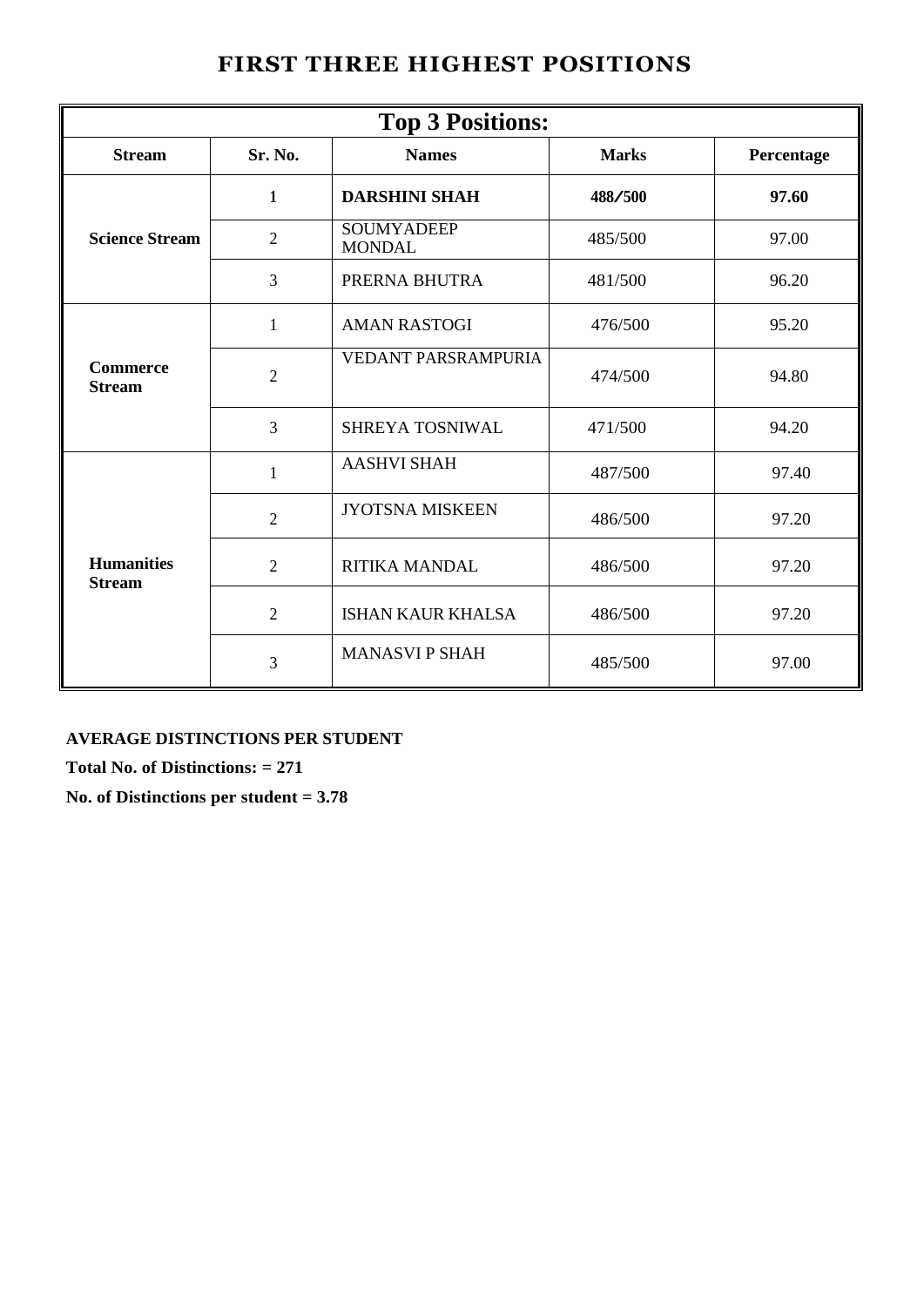# **HIGHEST SCORE SUBJEC TWISE**

| <b>Subject</b>          | <b>Highest</b><br><b>Score</b> | <b>Names</b>                                                                                                                                   |  |
|-------------------------|--------------------------------|------------------------------------------------------------------------------------------------------------------------------------------------|--|
| English                 | 97                             | AATMAN MODI, RITHIK VORA, KAMSIN SAJNANI                                                                                                       |  |
| <b>Maths</b>            | 99                             | SOURYADEEP MONDAL, ARYAPRATAP SINGH BAGHEL,<br><b>AKSHAT PATEL</b>                                                                             |  |
| Physics                 | 96                             | RISHIL SHAH, KARNA AGRAWAL                                                                                                                     |  |
| Chemistry               | 100                            | <b>AKSHAT PATEL</b>                                                                                                                            |  |
| <b>Biology</b>          | 99                             | ANUPRITA POTDAR, PRARUP SONI, PRASHANT PATHAK,<br><b>SHRINKHLA TIWARI</b>                                                                      |  |
| <b>Computer Science</b> | 98                             | SOUMYADEEP MONDAL, RUSHI PATEL, NEH KUNDALIA                                                                                                   |  |
| Info. Practices         | 99                             | <b>AMAN RASTOGI</b>                                                                                                                            |  |
| Phy. Education          | 99                             | DOLLY KHANDELWAL, SAKSHI NAIR                                                                                                                  |  |
| <b>Business Studies</b> | 97                             | <b>SAUMYA BAZAZ</b>                                                                                                                            |  |
| Accountancy             | 95                             | AMAN RASTOGI, SHREYA TOSNIWAL, TARANA AMIN,<br>RAGHAV GUPTA, SAUMYA BAZAZ, VEDNAT<br>PARSRAMPURIA, PUJA VAID                                   |  |
| Economics               | 100                            | <b>AMAN RASTOGI</b>                                                                                                                            |  |
| Pol. Science            | 100                            | <b>ISHAN KAUR KHALSA</b>                                                                                                                       |  |
| <b>History</b>          | 99                             | ISHAN KAUR KHALSA, RITIKA MANDAL, AASHVI SHAH                                                                                                  |  |
| Psychology              | 100                            | DARSHININ SHAH, ANUPRITA POTDAR, RITIKA MANDAL<br>YASHVI SONI, NUPUR BHISE, ISHAN KAUR KHALSA,<br>ANTARA PATEL, SHUBHRANSHU DUTTA, AASHVI SHAH |  |
| <b>Fine Arts</b>        | 100                            | ANUSHKA REDDI, DEVIKA SHAH, VANYA BHATIA,<br>MANASVI SHAH, RITIKA MANDAL, SRISHTI SINGH<br>AHLAWAT, YASHVI SONI                                |  |